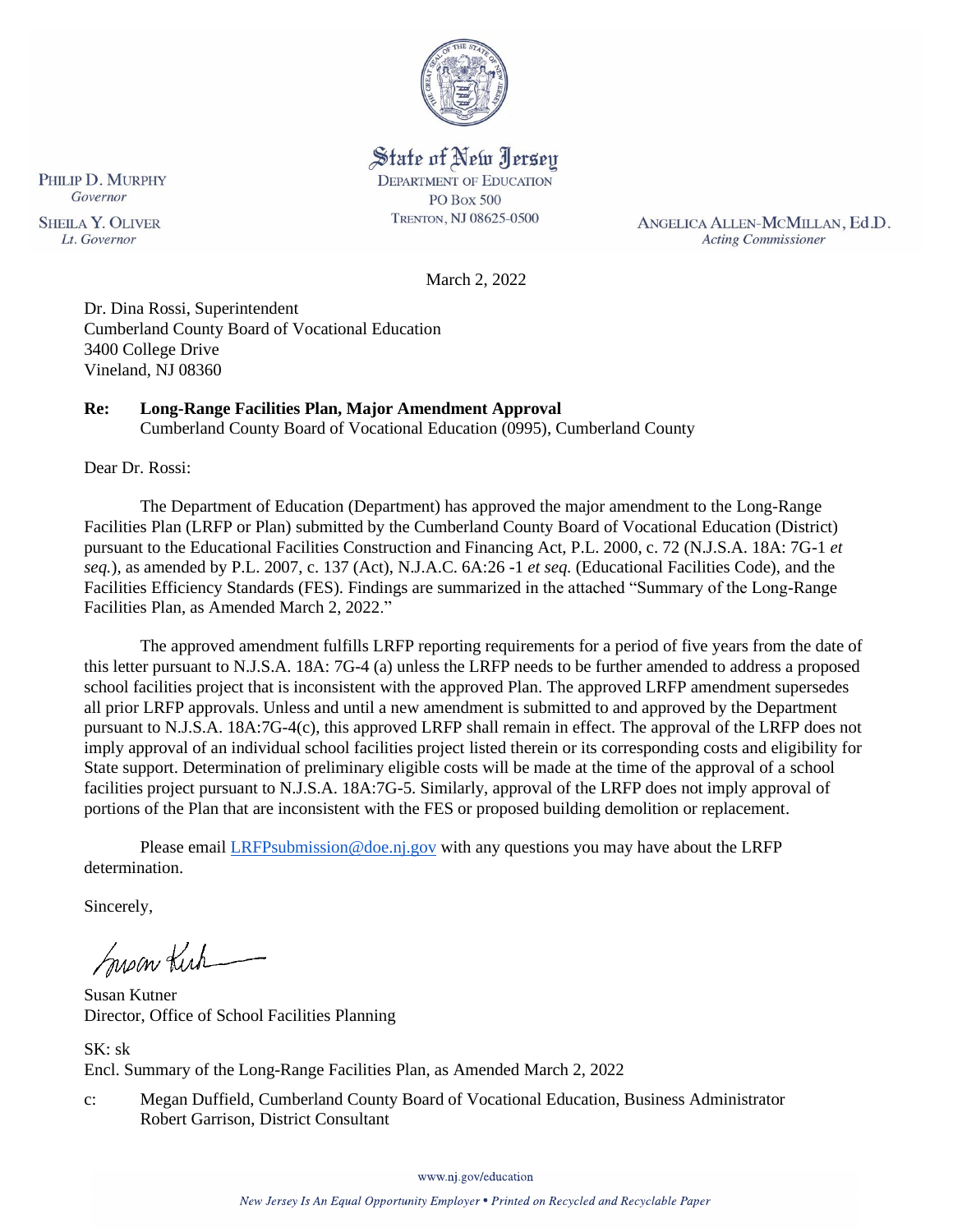# **Cumberland County Board of Vocational Education (0995) Summary of the Long-Range Facilities Plan, as Amended March 2, 2022**

The Department of Education (Department) has completed its review of the major amendment to the Long-Range Facilities Plan (LRFP or Plan) submitted by the Cumberland County Board of Vocational Education (District) pursuant to the Educational Facilities Construction and Financing Act, P.L. 2000, c. 72 (N.J.S.A. 18A: 7G-1 *et seq.*), as amended by P.L. 2007, c. 137 (Act), N.J.A.C. 6A:26-1 et seq. (Educational Facilities Code), and the Facilities Efficiency Standards (FES).

The following provides a summary of the District's approved amended LRFP. The summary is based on the standards set forth in the Act, the Educational Facilities Code, the FES, District-reported information in the Department's LRFP reporting system, and supporting documentation. The referenced reports in *italic* text are standard reports available on the Department's LRFP website.

#### **1. Inventory Overview**

The District is classified as a Regular Operating District (ROD) for funding purposes. It provides services for students in grades 9-12.

The District identified existing and proposed schools, sites, buildings, rooms, and site amenities in its LRFP. Table 1 lists the number of existing and proposed district schools, sites, and buildings. Detailed information can be found in the *School Asset Inventory Report* and the *Site Asset Inventory Report.*

**As directed by the Department, school facilities projects that have received initial approval by the Department and have been approved by the voters, if applicable, are represented as "existing" in the LRFP.** Approved projects that include new construction and/or the reconfiguration/reassignment of existing program space are as follows: Renovations approved for Securing Our Children's Future Bond Act funding.

| Category                                     | <b>Existing</b> | <b>Proposed</b> |
|----------------------------------------------|-----------------|-----------------|
| Number of Schools (assigned DOE school code) |                 |                 |
| Number of School Buildings <sup>1</sup>      |                 |                 |
| Number of Non-School Buildings <sup>2</sup>  |                 |                 |
| Number of Vacant Buildings                   |                 |                 |
| Number of Sites                              |                 |                 |

#### **Table 1: Number of Schools, School Buildings, and Sites**

Based on the existing facilities inventory submitted by the District:

- **•** Schools using leased buildings (short or long-term):  $n/a$
- Schools using temporary classroom units (TCUs), excluding TCUs supporting construction: n/a
- Vacant/unassigned school buildings: n/a

*<sup>1</sup>* Includes district-owned buildings and long-term leases serving students in district-operated programs

<sup>&</sup>lt;sup>2</sup> Includes occupied district-owned buildings not associated with a school, such as administrative buildings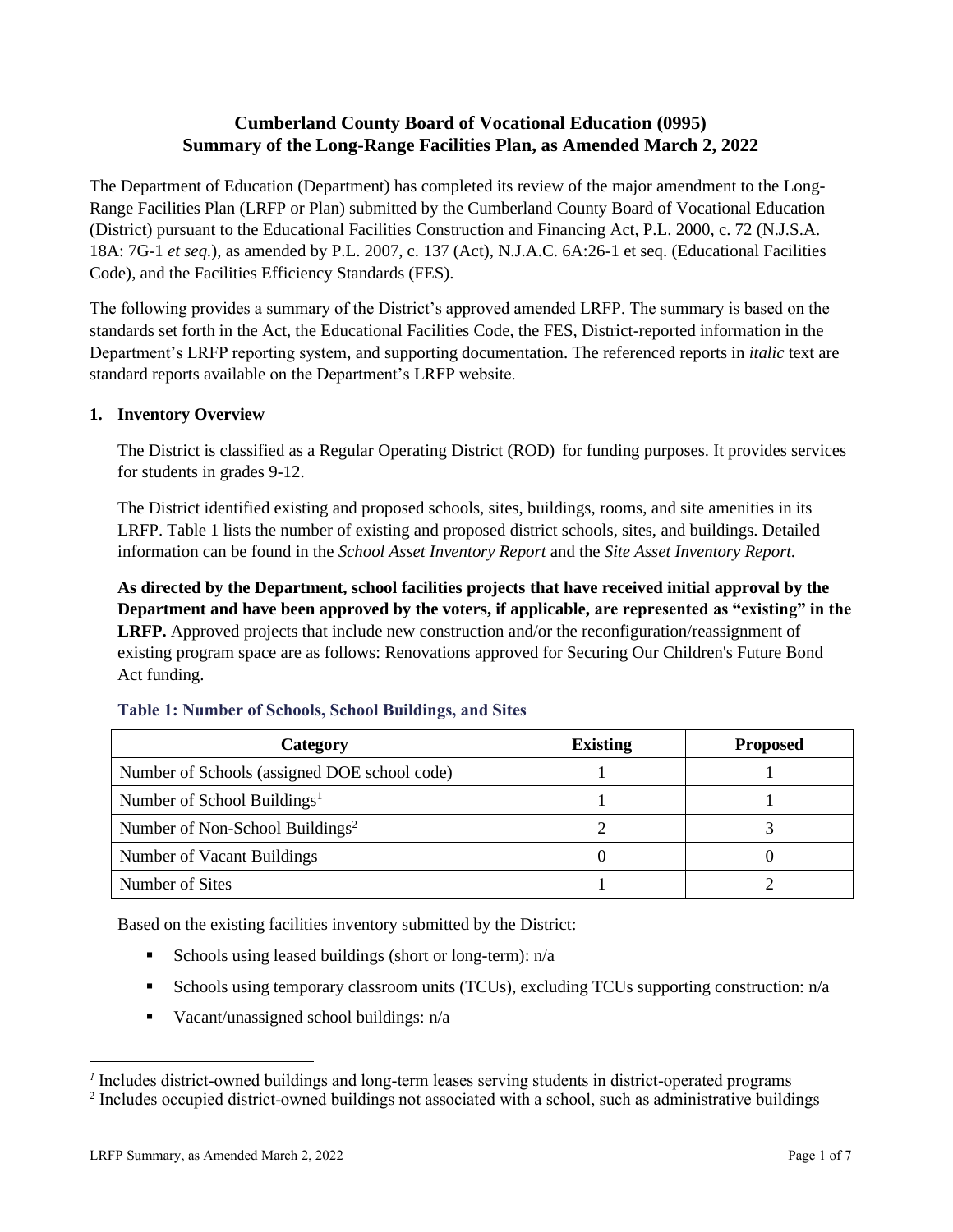Findings:

The Department has determined that the proposed inventory is adequate for approval of the District's LRFP amendment. However, the LRFP determination does not imply approval of an individual school facilities project listed within the LRFP; the District must submit individual project applications for project approval.

## **2. District Enrollments**

The District determined the number of students, or "proposed enrollments," to be accommodated for LRFP planning purposes on a district-wide basis and in each school.

Since the District is a county vocational school district, the Department does not require the submission of a standard cohort-survival enrollment projection. Instead, proposed enrollments are based on district proposed CTE programs and capacity and are conditionally accepted for LRFP planning purposes pending approval by the Department's Office of Career Readiness.

Table 2 provides a comparison of existing and proposed enrollments. All totals include special education students.

|                              | <b>Existing Enrollments</b> | <b>District Proposed Enrollments</b> |
|------------------------------|-----------------------------|--------------------------------------|
| <b>Grades</b>                | 2021-22                     | 2026-27                              |
| PK (excl. private providers) |                             |                                      |
| Grades K to 5                |                             |                                      |
| Grades 6 to 8                |                             |                                      |
| Grades 9 to 12               | 1,029                       | 1,190                                |
| <b>Totals PK to 12</b>       | 1,029                       | 1,190                                |

## **Table 2: Enrollments**

Findings:

The Department has determined the District's proposed enrollments to be acceptable for approval of the District's LRFP amendment and for planning purposes pending review by the Department's Office of Career Readiness at the time an application for a school facilities project is submitted, if applicable.

# **3. District Practices Capacity**

Based on information provided in the room inventories, District Practices Capacity was calculated for each school building to determine whether adequate capacity is proposed for the projected enrollments based on district scheduling and class size practices. The capacity totals assume instructional buildings can be fully utilized regardless of school sending areas, transportation, and other operational issues. The calculations only consider district-owned buildings and long-term leases; short term leases and temporary buildings are excluded. **A capacity utilization factor of 90% for classrooms serving grades K-8 and 85% for classrooms serving grades 9-12 is applied in accordance with the FES.** No capacity utilization factor is applied to preschool classrooms.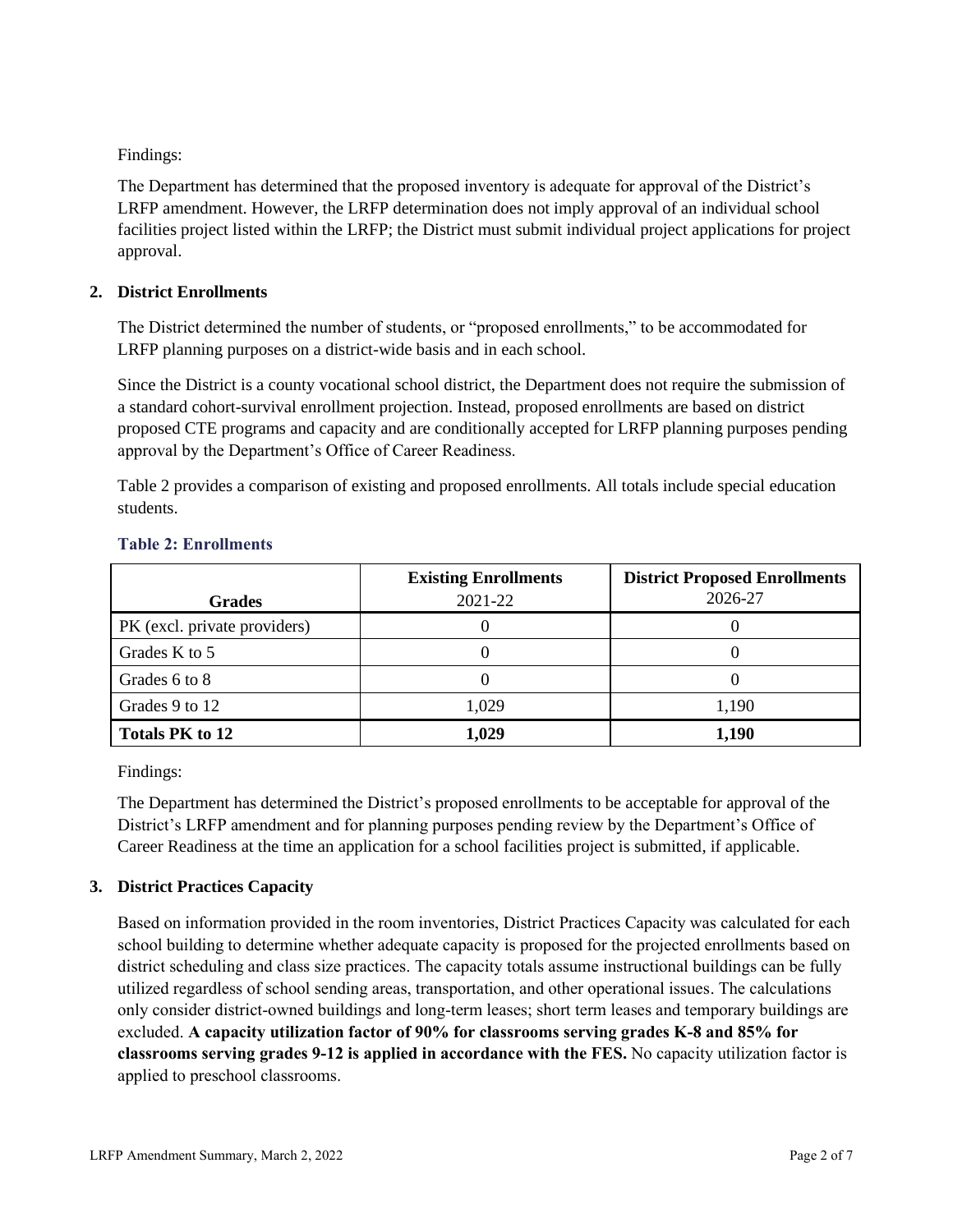In certain cases, districts may achieve adequate District Practices Capacity to accommodate enrollments but provide inadequate square feet per student in accordance with the FES, resulting in educational adequacy issues and "Unhoused Students." Unhoused students are considered in the "Functional Capacity" calculations used to determine potential State support for school facilities projects and are analyzed in Section 4.

Table 3 provides a summary of proposed enrollments and existing and proposed District-wide capacities. Detailed information can be found in the LRFP website reports titled *FES and District Practices Capacity Report, Existing Rooms Inventory Report, and Proposed Rooms Inventory Report.*

| <b>Grades</b>              | <b>Proposed</b><br><b>Enrollments</b> | <b>Existing</b><br><b>District</b><br><b>Practices</b><br>Capacity | <b>Existing</b><br>Deviation* | <b>Proposed</b><br><b>District</b><br><b>Practices</b><br>Capacity | <b>Proposed</b><br>Deviation* |
|----------------------------|---------------------------------------|--------------------------------------------------------------------|-------------------------------|--------------------------------------------------------------------|-------------------------------|
| Elementary ( $PK$ to 5)    | 0                                     | 0.00                                                               | 0.00                          | 0.00                                                               | 0.00                          |
| Middle $(6 \text{ to } 8)$ | 0                                     | 0.00                                                               | 0.00                          | 0.00                                                               | 0.00                          |
| High $(9 \text{ to } 12)$  | 1,190                                 | 1,239.30                                                           | 49.30                         | 1,239.30                                                           | 49.30                         |
| <b>District Totals</b>     | 1,190                                 | 1,239.30                                                           | 49.30                         | 1,239.30                                                           | 49.30                         |

|  |  |  |  | <b>Table 3: District Practices Capacity Analysis</b> |  |  |
|--|--|--|--|------------------------------------------------------|--|--|
|--|--|--|--|------------------------------------------------------|--|--|

*\* Positive numbers signify surplus capacity; negative numbers signify inadequate capacity. Negative values for District Practices capacity are acceptable for approval if proposed enrollments do not exceed 100% capacity utilization.*

Considerations:

- Based on the proposed enrollments and existing room inventories, the District is projected to have inadequate capacity for the following grade groups, assuming all school buildings can be fully utilized: 9-12
- Adequate justification has been provided by the District if the proposed capacity for a school significantly deviates from the proposed enrollments. Generally, surplus capacity is acceptable for LRFP approval if additional capacity is not proposed through new construction.

## Findings:

The Department has determined that proposed District capacity, in accordance with the proposed enrollments, is adequate for approval of the District's LRFP amendment. The Department will require a current enrollment projection at the time an application for a school facilities project is submitted, incorporating the District's most recent Fall Enrollment Report, in order to verify that the LRFP's planned capacity meets the District's updated enrollments.

## **4. New Construction Funding Eligibility**

*Functional Capacity* was calculated and compared to the proposed enrollments to provide a **preliminary estimate** of Unhoused Students and new construction funding eligibility. **A final determination will be made at the time of project application approval.**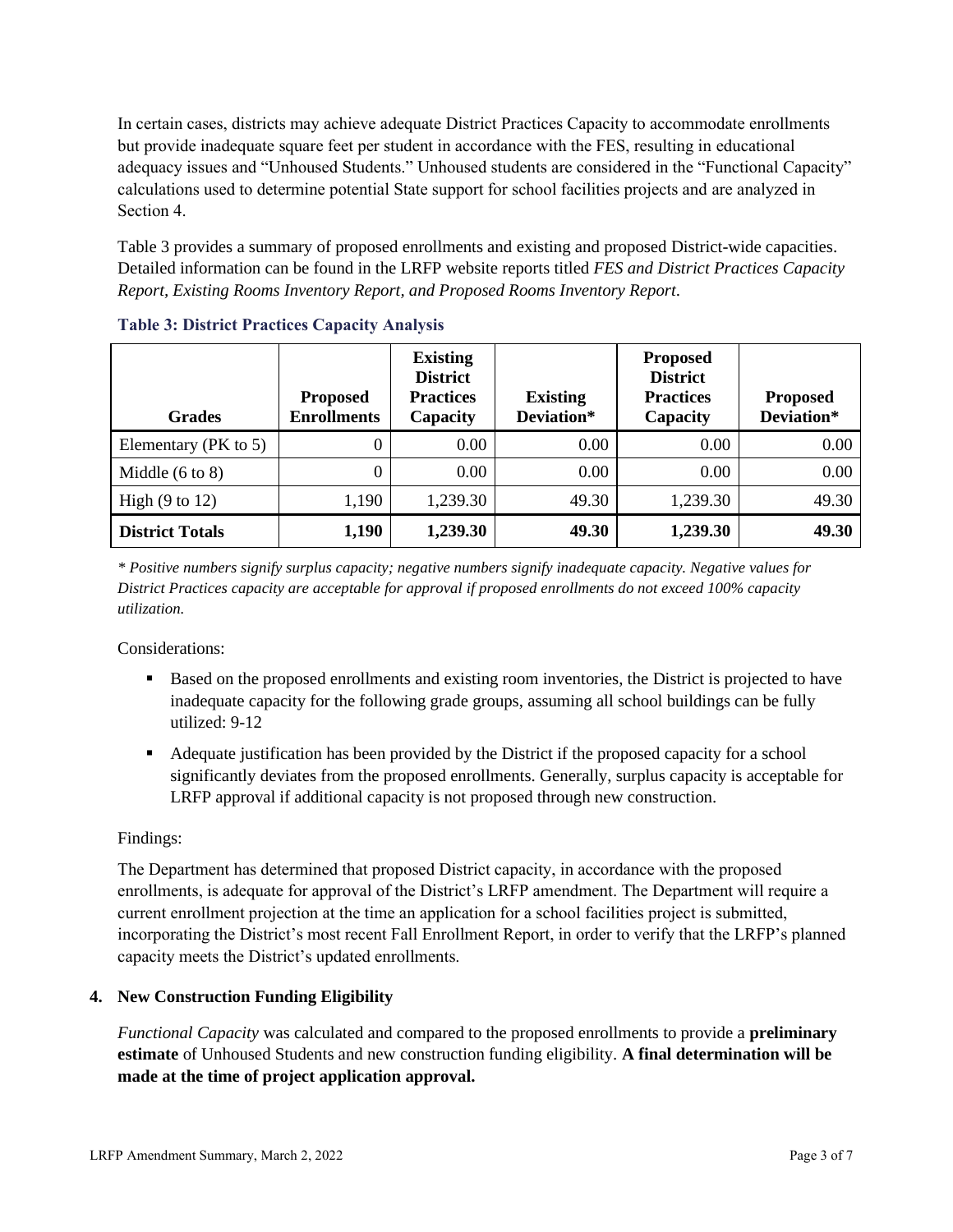*Functional Capacity* is the adjusted gross square footage of a school building *(total gross square feet minus excluded space)* divided by the minimum area allowance per full-time equivalent student for the grade level contained therein. *Unhoused Students* is the number of students projected to be enrolled in the District that exceeds the Functional Capacity of the District's schools pursuant to N.J.A.C. 6A:26-2.2(c). *Excluded Square Feet* includes (1) square footage exceeding the FES for any pre-kindergarten, kindergarten, general education, or self-contained special education classroom; (2) grossing factor square footage *(corridors, stairs, mechanical rooms, etc.)* that exceeds the FES allowance, and (3) square feet proposed to be demolished or discontinued from use. Excluded square feet may be revised during the review process for individual school facilities projects.

Table 4 provides a preliminary assessment of the Functional Capacity, Unhoused Students, and Estimated Maximum Approved Area for Unhoused Students for each FES grade group. The calculations exclude temporary facilities and short-term leased buildings. School buildings proposed for whole or partial demolition or reassignment to a non-school use are excluded from the calculations pending project application review. If a building is proposed to be reassigned to a different school, the square footage is applied to the proposed grades after reassignment. Buildings that are not assigned to a school are excluded from the calculations. In addition, only preschool students eligible for state funding (former ECPA students) are included. Detailed information concerning the calculations can be found in the *Functional Capacity and Unhoused Students Report* and the *Excluded Square Footage Report.*

| Category                                     | PK/K to 5 | 6 to 8            | 9 to 12  | <b>Total</b> |
|----------------------------------------------|-----------|-------------------|----------|--------------|
| Eligible PK/K-12 Proposed Enrollments        | 0         | $\mathbf{\Omega}$ | 1,190    |              |
| FES Area Allowance (SF/student)              | 125.00    | 134.00            | 151.00   |              |
| <b>Prior to Completion of Proposed Work:</b> |           |                   |          |              |
| <b>Existing Gross Square Feet</b>            | $\Omega$  | 0                 | 250,522  | 250,522      |
| <b>Adjusted Gross Square Feet</b>            | $\Omega$  | 0                 | 232,791  | 232,791      |
| <b>Adjusted Functional Capacity</b>          | 0.00      | 0.00              | 1,541.66 |              |
| <b>Unhoused Students</b>                     | 0.00      | 0.00              | 0.00     |              |
| Est. Max. Area for Unhoused Students         | 0.00      | 0.00              | 0.00     |              |
| <b>After Completion of Proposed Work:</b>    |           |                   |          |              |
| Gross Square Feet                            | $\Omega$  | 0                 | 250,522  | 250,522      |
| New Gross Square Feet                        | $\Omega$  | 0                 | 0        | $\Omega$     |
| <b>Adjusted Gross Square Feet</b>            | $\Omega$  | $\Omega$          | 232,791  | 232,791      |
| <b>Functional Capacity</b>                   | 0.00      | 0.00              | 1,541.66 |              |
| <b>Unhoused Students after Construction</b>  | 0.00      | 0.00              | 0.00     |              |
| Est. Max. Area Remaining                     | 0.00      | 0.00              | 0.00     |              |

| <b>Table 4: Estimated Maximum Approved Area for Unhoused Students</b> |  |
|-----------------------------------------------------------------------|--|
|                                                                       |  |

Facilities used for non-instructional or non-educational purposes are ineligible for State support under the Act. However, projects for such facilities shall be reviewed by the Department to determine whether they are consistent with the District's LRFP and whether the facility, if it is to house students (full or part time) conforms to educational adequacy requirements. These projects shall conform to all applicable statutes and regulations.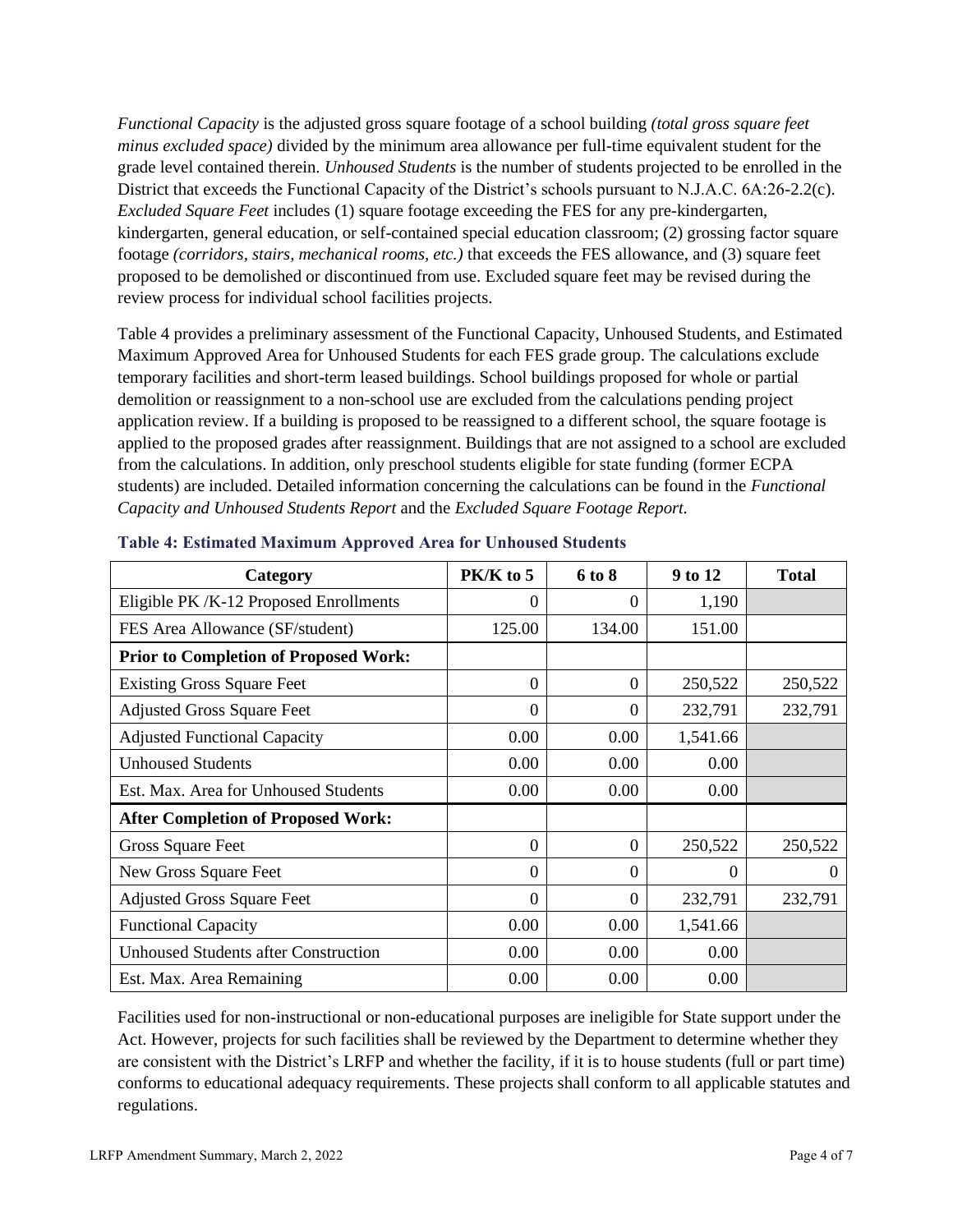Estimated costs represented in the LRFP by the District are for capital planning purposes only. The estimates are not intended to represent preliminary eligible costs or final eligible costs of approved school facilities projects.

Considerations:

- **•** The District does not have approved projects pending completion, as noted in Section 1, that impact the Functional Capacity calculations.
- **The Functional Capacity calculations** *exclude* square feet proposed for demolition or discontinuation for the following FES grade groups and school buildings pending a feasibility study and project review: n/a.
- Based on the preliminary assessment, the District has Unhoused Students prior to the completion of proposed work for the following FES grade groups: n/a.
- E New construction is proposed for the following FES grade groups:  $n/a$ .
- Proposed new construction exceeds the estimated maximum area allowance for Unhoused Students prior to the completion of the proposed work for the following grade groups: n/a.
- **•** The District, based on the preliminary LRFP assessment, will not have Unhoused Students after completion of the proposed LRFP work. If the District is projected to have Unhoused Students, adequate justification has been provided to confirm educational adequacy in accordance with Section 6 of this determination.

## Findings:

Functional Capacity and Unhoused Students calculated in the LRFP are preliminary estimates. Preliminary Eligible Costs (PEC) and Final Eligible Costs (FEC) will be included in the review process for specific school facilities projects. A feasibility study undertaken by the District is required if building demolition or replacement is proposed per N.J.A.C. 6A:26-2.3(b)(10).

## **5. Proposed Work**

The District assessed program space, capacity, and physical plant deficiencies to determine corrective actions. Capital maintenance, or *"system actions,"* address physical plant deficiencies due to operational, building code, and /or life cycle issues. Inventory changes, or *"inventory actions,*" add, alter, or eliminate sites, site amenities, buildings, and/or rooms.

The Act (N.J.S.A. 18A:7G-7b) provides that all school facilities shall be deemed suitable for rehabilitation unless a pre-construction evaluation undertaken by the District demonstrates to the satisfaction of the Commissioner that the structure might pose a risk to the safety of the occupants even after rehabilitation or that rehabilitation is not cost-effective. Pursuant to N.J.A.C. 6A:26-2.3(b)(10), the Commissioner may identify school facilities for which new construction is proposed in lieu of rehabilitation for which it appears from the information presented that new construction is justified, provided, however, that for such school facilities so identified, the District must submit a feasibility study as part of the application for the specific school facilities project. The cost of each proposed building replacement is compared to the cost of additions or rehabilitation required to eliminate health and safety deficiencies and to achieve the District's programmatic model.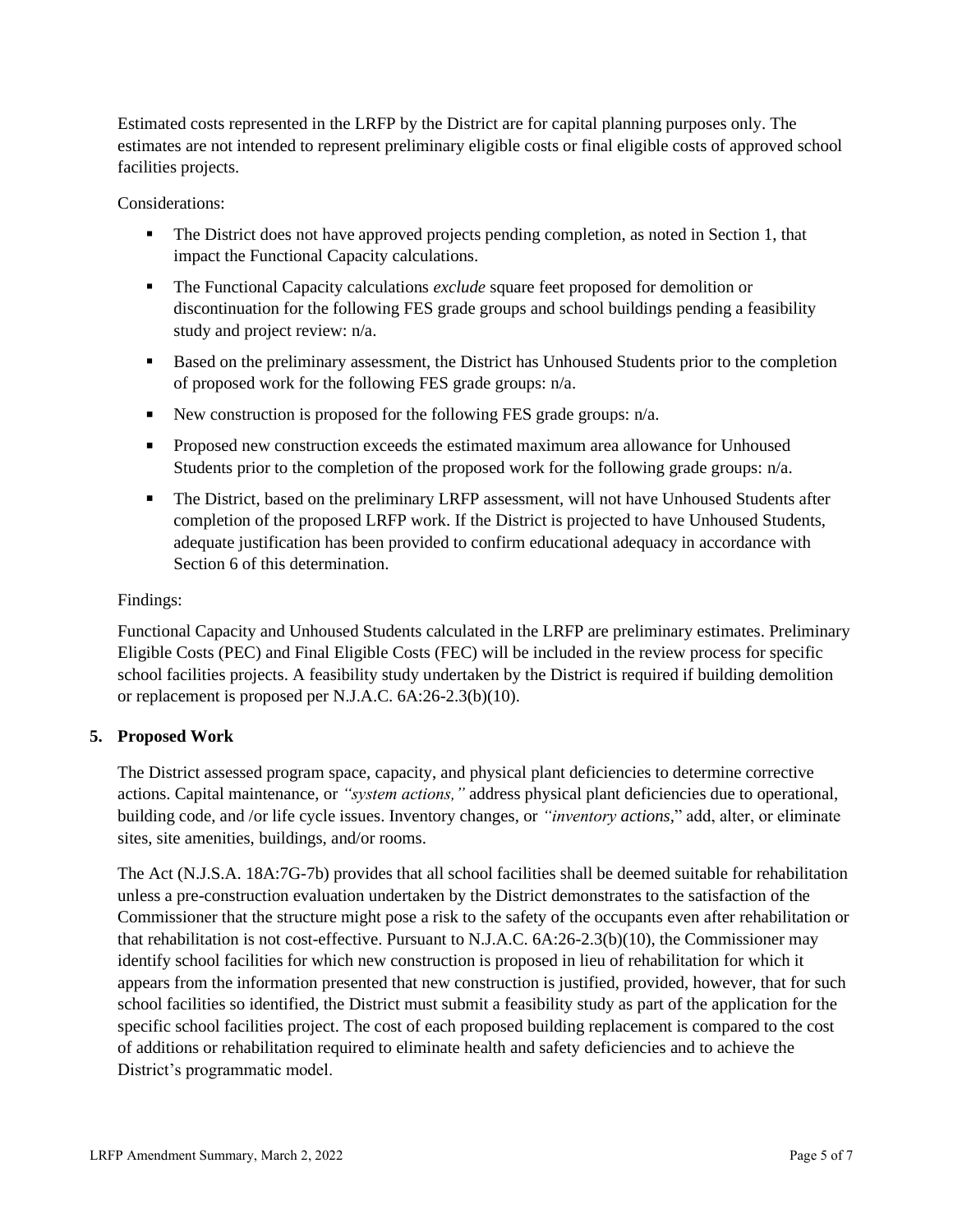Table 5 lists the scope of work proposed for each school based on the building(s) serving their student population. Proposed inventory changes are described in the LRFP website reports titled *"School Asset Inventory Report and "Proposed Room Inventory Report."* Information concerning proposed systems work, or capital maintenance can be found in the "LRFP Systems Action Summary Report."

With the completion of the proposed work, the following schools are proposed to be eliminated: n/a; the following schools are proposed to be added: n/a.

| <b>Proposed Scope of Work</b>                                                                  | <b>Applicable Schools</b>                                                                                                   |
|------------------------------------------------------------------------------------------------|-----------------------------------------------------------------------------------------------------------------------------|
| <b>Renovation only</b> (no new construction)                                                   |                                                                                                                             |
| System actions only (no inventory actions)                                                     | <b>Cumberland County Technological</b><br>Education Center (030)                                                            |
| Existing inventory actions only (no systems actions)                                           | n/a                                                                                                                         |
| Systems and inventory changes                                                                  | n/a                                                                                                                         |
| <b>New construction</b>                                                                        |                                                                                                                             |
| Building addition only (no systems actions)                                                    | n/a                                                                                                                         |
| Renovation and building addition (system, existing<br>inventory, and new construction actions) | n/a                                                                                                                         |
| New building on existing site                                                                  | n/a                                                                                                                         |
| New building on new or expanded site                                                           | Leased district offices (Existing offices will<br>be displaced due to CTE program expansion<br>approved for grant funding.) |
| Site and building disposal (in addition to above scopes)                                       |                                                                                                                             |
| Partial building demolition                                                                    | n/a                                                                                                                         |
| Whole building demolition                                                                      | n/a                                                                                                                         |
| Site and building disposal or discontinuation of use                                           | n/a                                                                                                                         |

#### **Table 5: School Building Scope of Work**

Findings:

The Department has determined that the proposed work is adequate for approval of the District's LRFP amendment. However, Department approval of proposed work in the LRFP does not imply the District may proceed with a school facilities project. The District must submit individual project applications with cost estimates for Department project approval. Both school facilities project approval and other capital project review require consistency with the District's approved LRFP.

## **6. Proposed Room Inventories and the Facilities Efficiency Standards**

The District's proposed school buildings were evaluated to assess general educational adequacy in terms of compliance with the FES area allowance pursuant to N.J.A.C. 6A:26-2.2 and 2.3.

District schools proposed to provide less square feet per student than the FES after the completion of proposed work as indicated in Table 5 are as follows: n/a

Findings: